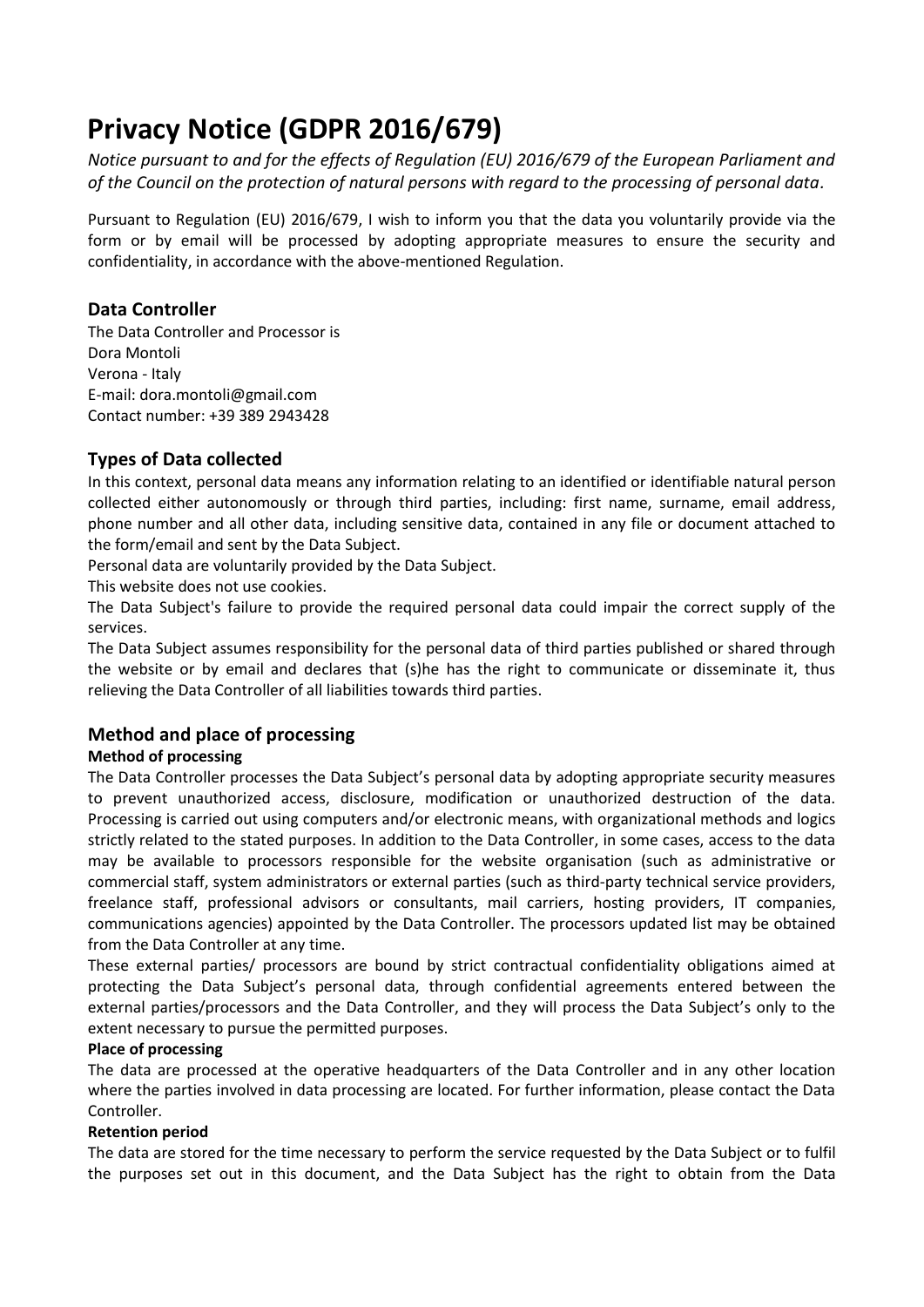Controller the suspension of the data processing or the erasure of the personal data concerning him/her at any time.

## **Purposes and legal basis for the processing**

The data concerning the Data Subject are collected to enable the Data Controller to perform its services, in particular: to translate the documents sent by the Data Subject according to his/her instructions; to reply to a request for quote/information by the Data Subject; to check and process his/her order; for invoicing; to keep him/her updated on the progress of the order; to provide him/her with assistance; to inform him/her about the office closures and special discounts; and to send him/her email greetings on feast days.

The Data Controller has the right to do this because the Data Subject has sent a request for information via the contact form, by email or by phone, and the legal basis upon which the Data Controller relies to process this data is to fulfil the obligations of a legal contract.

The Data Controller may also rely on its legitimate business interests and use some of the information to personalise its offers; to provide customer services and resolve complaints; to prevent fraud; to communicate with the Data Subject about delivery times, services and other updates and for statistical purposes where data will be anonymised. The Data Controller may also process Personal Data from third party applications which are required to make the service work.

Where the Data Controller is required to do so by law, in its legitimate interests or where needed to protect the Data Subject's interests or someone else's interests, the Data Controller may share his/her details with local enforcement agencies, including the police.

#### **Defence before the courts**

The Data Subject's Personal Data may be used as defence by the Data Controller before the courts or in the preparatory stages.

The Data Subject states that he/she is aware that the Data Controller could be requested to disclose the data at the request of the public authorities.

### **Data Subject's rights**

The Data Subject has the right, at any time, to obtain confirmation as to whether or not personal data concerning him/her exist, and can consult the Data Controller to learn about their contents and origin, to verify their accuracy or to ask for them to be supplemented, cancelled, updated or corrected, or for their transformation into anonymous format or to block any data held in violation of the law, as well as to oppose their treatment for any and all legitimate reasons. Requests should be sent to the Data Controller. The Data Subject has also the right to withdraw his/her consent at any time. The withdrawal of consent shall not affect the lawfulness of processing based on consent before its withdrawal.

### **Profiling**

The personal data concerning the Data Subject shall not be subject to profiling activities, in particular they shall not be analysed to predict the Data Subject's preferences, behaviours or personal opinions. Exceptions and limitations are set out in articles 22 and 23 of the Regulation.

## **Transfer of personal data abroad**

if it shall become necessary to transfer personal data to third countries (extra-UE countries) the Data Controller shall act in the following ways:

- 1) **Transfers on the basis of an adequacy decision.** A transfer of personal data to a third country or an international organisation may take place where the Commission has decided that the third country, a territory or one or more specified sectors within that third country, or the international organisation in question ensures an adequate level of protection. Such a transfer shall not require any specific authorisation.
- 2) **Transfers subject to appropriate safeguards.** In the absence of an adequacy decision by the Commission, a controller or processor may transfer personal data to a third country or an international organisation only if the controller or processor has provided appropriate safeguards, and